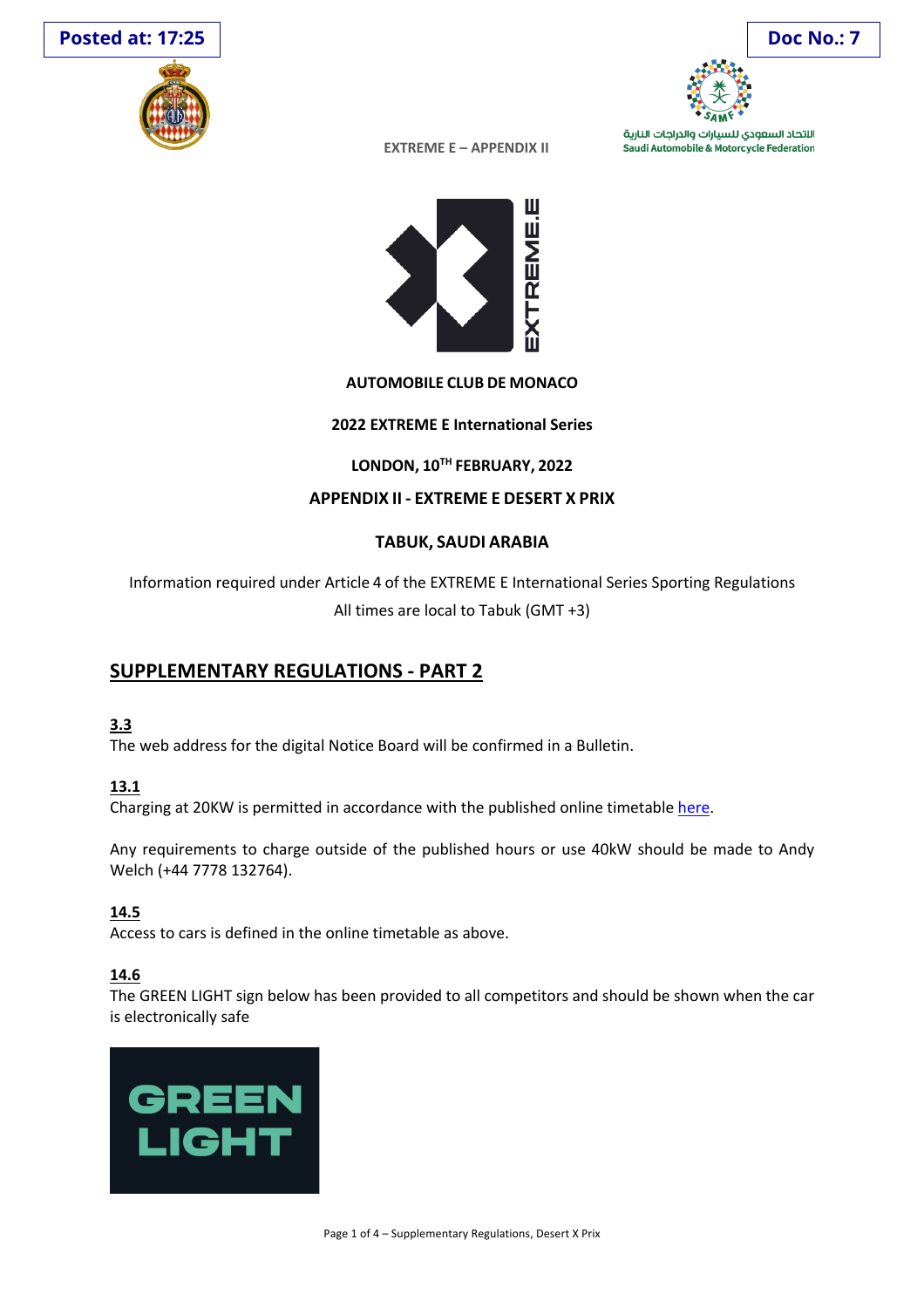



#### **EXTREME E - APPENDIX II**

## $15.3$

The location of the extinguishers and safety kit inside of Team's Paddock space is shown below. This must be adhered to at all times



## 15.5

The "pit lane" will operate a one-way system, the direction of which will be confirmed in a Bulletin.

## 19.1

The time of the Administrative checks is 16h00 to 17h00 on Thursday 17<sup>th</sup> February and will take place in the Sporting Office

## $20.1$

The time of the Team Managers meeting is 18h00 on Thursday 17<sup>th</sup> February and will take place in a venue to be confirmed in a Bulletin.

## 20.2

The time of the Driver's Briefing is 17h30 on Thursday 17<sup>th</sup> February and will take place in a venue to be confirmed in a Bulletin.

## $21.1$

The time of the scrutineering is 10h00 to 15h00 on Thursday 17<sup>th</sup> February and will take place in the scrutineering tent

## $22$

The Course Walk will take place from 12h30 to 16h00 on Thursday 17<sup>th</sup> February.

## 23.1

The Competition will be run over four (4) days from Thursday  $17^{th}$  February to Sunday 20<sup>th</sup> February

## 23.4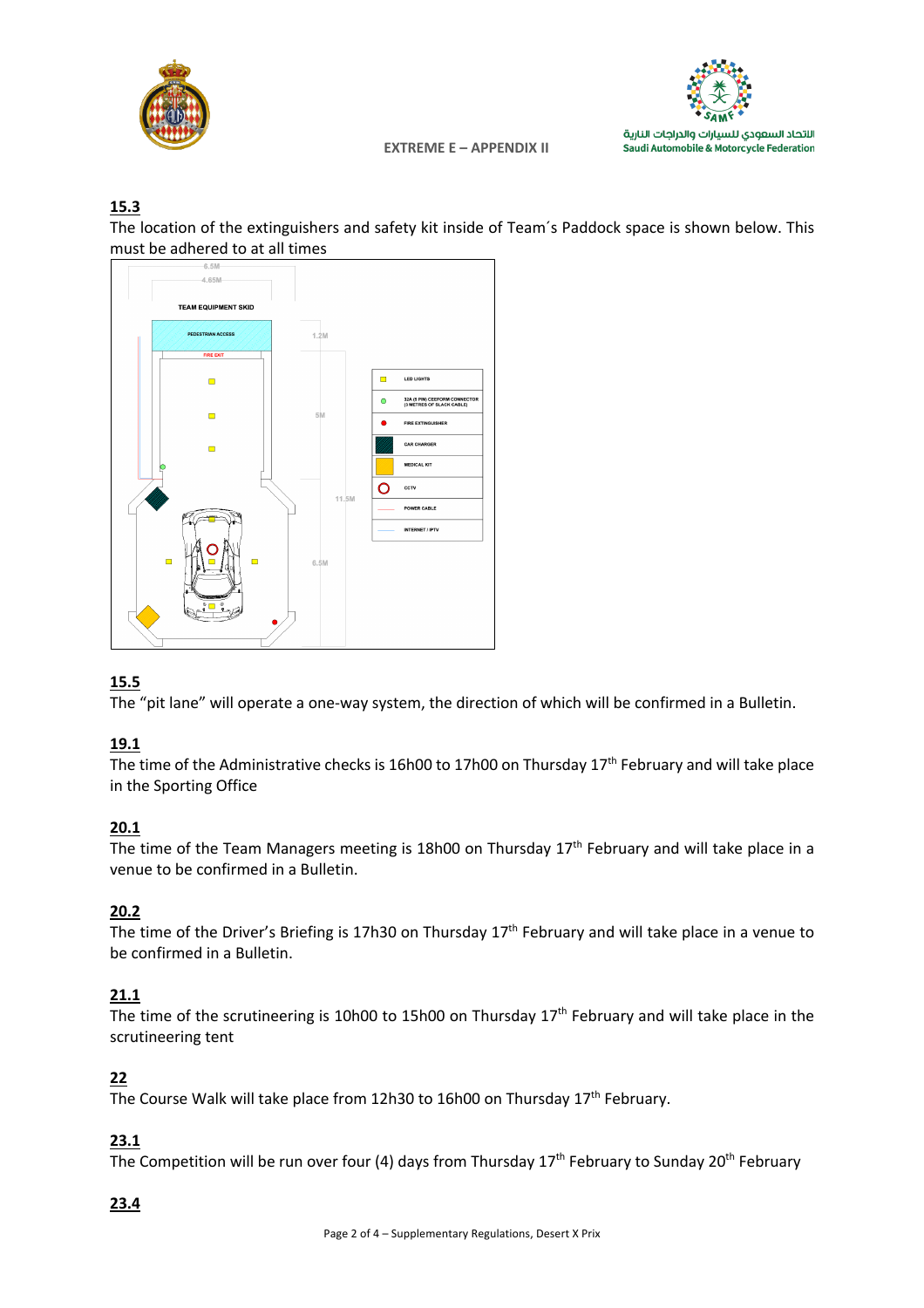



**EXTREME E - APPENDIX II** 

Final course length will be confirmed in a Bulletin

## 23.5

Hyperdrive power level, duration and number of uses to be confirmed in a Bulletin

## 23.6

The Continental Traction Challenge sector for the Desert X Prix will be confirmed in a Bulletin.

## 23.9.2

Race start procedures for the Qualifying Rounds and Races to be confirmed in the driver's briefing notes.

## 23.9.3

Switch Zone Bay allocation for Qualifying Rounds and Races will be based upon each Team's grid choice position, i.e. if a Team chooses to start the race from Grid position 3, it will use the corresponding Switch bay number 3.

## 23.9.6

The following tools and equipment may be used:

- Any manual operated hand tool
- No pneumatic or hydraulic tools with the exception of the jack, to replace a punctured tyre
- Only cordless battery-operated tools allowed
- Tools used have to be available in a commercial catalogue
- Consumable items for the sole purpose of repairing bodywork or the cleaning of the windshield are permitted.

#### 23.9.8

The minimum Switch time will be confirmed in the Driver's Briefing Notes.

#### 23.9.9

After going through the Finish towers at the end of a Qualifying Round or Race, all drivers must slow down to a safe speed before the Stop Control point where a marshal waving a yellow flag will be situated. Please follow the instructions of the marshals and always proceed at a safe, slow speed and never more than 30kmh.

#### 23.16

Driver 2 can leave the Command Centre at a time to be confirmed in a Bulletin

#### 24.4

The time of the Lottery will be during the Team Managers meeting between 18h00 and 19h00 on Thursday 17<sup>th</sup> February at a location to be confirmed in a Bulletin.

#### 25.2

The time of the grid choice ceremony will take place at the Team Managers meeting between 18h00 and 19h00 on Saturday 19<sup>th</sup> February at a location to be confirmed in a Bulletin.

#### 26.4